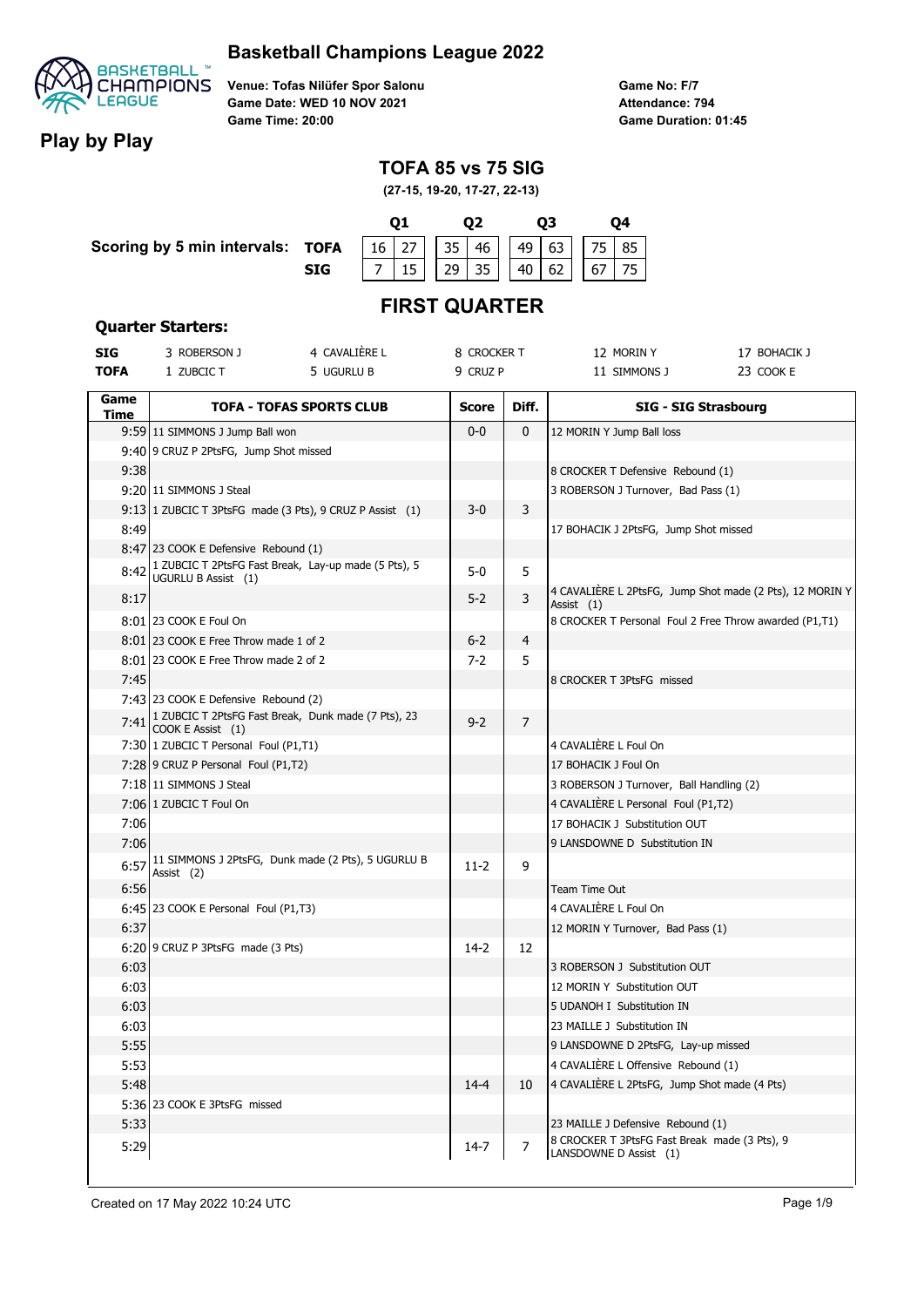

**Play by Play**

**Venue: Tofas Nilüfer Spor Salonu Game Date: WED 10 NOV 2021 Game Time: 20:00**

**Game No: F/7 Game Duration: 01:45 Attendance: 794**

#### **TOFA 85 vs 75 SIG**

**(27-15, 19-20, 17-27, 22-13)**

| Game<br>Time | TOFA - TOFAS SPORTS CLUB                                              | <b>Score</b> | Diff.          | <b>SIG - SIG Strasbourg</b>                                         |
|--------------|-----------------------------------------------------------------------|--------------|----------------|---------------------------------------------------------------------|
| 5:10         | 11 SIMMONS J 2PtsFG, Jump Shot made (4 Pts), 5 UGURLU<br>B Assist (3) | $16 - 7$     | 9              |                                                                     |
| 4:51         |                                                                       |              |                | 9 LANSDOWNE D 3PtsFG missed                                         |
| 4:49         |                                                                       |              |                | 4 CAVALIERE L Offensive Rebound (2)                                 |
| 4:45         |                                                                       |              |                | 5 UDANOH I 2PtsFG, Jump Shot missed                                 |
| 4:43         |                                                                       |              |                | 4 CAVALIÈRE L Offensive Rebound (3)                                 |
| 4:43         |                                                                       |              |                | 4 CAVALIÈRE L 2PtsFG, Jump Shot missed, Team Offensive              |
|              |                                                                       |              |                | Rebound (1)<br>4 CAVALIERE L 2PtsFG, Dunk made (6 Pts), 5 UDANOH I  |
| 4:33         |                                                                       | $16-9$       | $\overline{7}$ | Assist (1)                                                          |
|              | 4:14 9 CRUZ P 3PtsFG made (6 Pts)                                     | $19-9$       | 10             |                                                                     |
| 3:57         |                                                                       | $19-12$      | $\overline{7}$ | 8 CROCKER T 3PtsFG made (6 Pts), 9 LANSDOWNE D Assist               |
|              | 3:40 1 ZUBCIC T 3PtsFG made (10 Pts), 11 SIMMONS J Assist<br>(1)      | $22 - 12$    | 10             | (2)                                                                 |
|              | 3:31 23 COOK E Foul On                                                |              |                | 9 LANSDOWNE D Offensive Foul (P1,T3), 9 LANSDOWNE D<br>Turnover (1) |
|              | 3:31 1 ZUBCIC T Substitution OUT                                      |              |                | 4 CAVALIÈRE L Substitution OUT                                      |
|              | 3:31 0 TANISAN E Substitution IN                                      |              |                | 11 MITCHELL M Substitution IN                                       |
|              | 3:16 9 CRUZ P Foul On                                                 |              |                | 9 LANSDOWNE D Personal Foul (P2,T4)                                 |
|              | 3:16 11 SIMMONS J Substitution OUT                                    |              |                |                                                                     |
|              | 3:16 77 YASAR M Substitution IN                                       |              |                |                                                                     |
|              | 3:13 5 UGURLU B Turnover, Bad Pass (1)                                |              |                | 8 CROCKER T Steal                                                   |
|              | 3:01 9 CRUZ P Personal Foul 2 Free Throw awarded (P2,T4)              |              |                | 11 MITCHELL M Foul On                                               |
|              | 3:01 5 UGURLU B Substitution OUT                                      |              |                | 9 LANSDOWNE D Substitution OUT                                      |
|              | 3:01 9 CRUZ P Substitution OUT                                        |              |                | 3 ROBERSON J Substitution IN                                        |
|              | 3:01 2 SHEPHERD K Substitution IN                                     |              |                | 11 MITCHELL M Free Throw made 1 of 2                                |
|              | 3:01 7 ARSLAN Y Substitution IN                                       |              |                | 11 MITCHELL M Free Throw missed 2 of 2                              |
|              | 3:01 7 ARSLAN Y Defensive Rebound (1)                                 | $22 - 13$    | 9              |                                                                     |
|              | 2:37 0 TANISAN E Turnover, Bad Pass (1)                               |              |                | 23 MAILLE J Steal                                                   |
| 2:27         |                                                                       |              |                | 5 UDANOH I 2PtsFG, Jump Shot missed                                 |
|              | 2:25 77 YASAR M Defensive Rebound (1)                                 |              |                |                                                                     |
|              | 2:08 2 SHEPHERD K 3PtsFG missed                                       |              |                |                                                                     |
|              | 2:06 23 COOK E Offensive Rebound (3)                                  |              |                |                                                                     |
|              | 2:00 0 TANISAN E Foul On                                              |              |                | 5 UDANOH I Personal Foul 2 Free Throw awarded (P1,T5)               |
|              | 2:00 0 TANISAN E Free Throw made 1 of 2                               | $23 - 13$    | 10             |                                                                     |
|              | 2:00 0 TANISAN E Free Throw missed 2 of 2                             |              |                |                                                                     |
| 1:59         |                                                                       |              |                | Team Defensive Rebound (2)                                          |
| 1:42         |                                                                       |              |                | 3 ROBERSON J 3PtsFG missed                                          |
|              | 1:39 0 TANISAN E Defensive Rebound (1)                                |              |                |                                                                     |
| 1:21         | 77 YASAR M 2PtsFG, Jump Shot made (2 Pts), 7 ARSLAN Y<br>Assist (1)   | $25 - 13$    | 12             |                                                                     |
|              | 1:04 2 SHEPHERD K Foul On                                             |              |                | 3 ROBERSON J Offensive Foul (P1,T6), 3 ROBERSON J<br>Turnover (3)   |
| 1:04         |                                                                       |              |                | 8 CROCKER T Substitution OUT                                        |
| 1:04         |                                                                       |              |                | 17 BOHACIK J Substitution IN                                        |
|              | 0:39 7 ARSLAN Y 3PtsFG missed                                         |              |                |                                                                     |
|              | 0:37 23 COOK E Offensive Rebound (4)                                  |              |                |                                                                     |
|              | 0:25 2 SHEPHERD K 2PtsFG, Jump Shot made (2 Pts)                      | $27 - 13$    | 14             |                                                                     |
| 0:08         |                                                                       |              |                | 17 BOHACIK J 2PtsFG, Jump Shot missed                               |
|              | 0:06 0 TANISAN E Defensive Rebound (2)                                |              |                |                                                                     |
|              | 0:03 2 SHEPHERD K Turnover, Ball Handling (1)                         |              |                | 3 ROBERSON J Steal                                                  |
| 0:03         | 2 SHEPHERD K Unsportsmanlike Foul 2 Free Throw awarded<br>(PO, T5)    |              |                | 3 ROBERSON J Foul On                                                |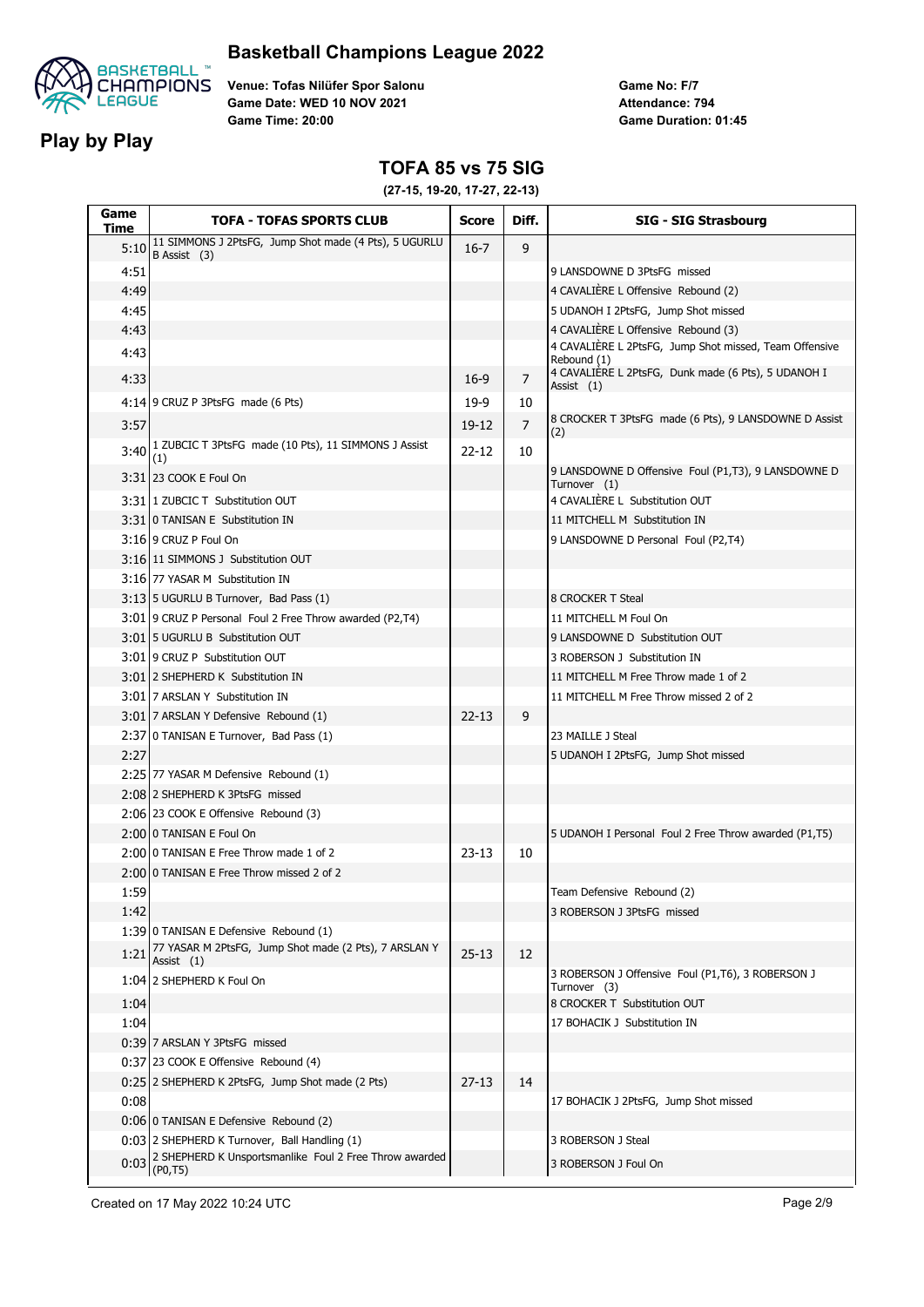

**Play by Play**

**Venue: Tofas Nilüfer Spor Salonu Game Date: WED 10 NOV 2021 Game Time: 20:00**

**Game No: F/7 Game Duration: 01:45 Attendance: 794**

## **TOFA 85 vs 75 SIG**

**(27-15, 19-20, 17-27, 22-13)**

| Game<br>Time | <b>TOFA - TOFAS SPORTS CLUB</b> | Score     | Diff. | SIG - SIG Strasbourg                |
|--------------|---------------------------------|-----------|-------|-------------------------------------|
| 0:03         |                                 | $27 - 14$ |       | 3 ROBERSON J Free Throw made 1 of 2 |
| 0:03         |                                 | 27-15     |       | 3 ROBERSON J Free Throw made 2 of 2 |
| 0:02         |                                 |           |       | 3 ROBERSON J 3PtsFG missed          |

# **SECOND QUARTER**

#### **Quarter Starters:**

| <b>SIG</b>   | 3 ROBERSON J                                                     | 5 UDANOH I                                                  | 11 MITCHELL M |                | 17 BOHACIK J                                                                  | 70 CURIER G |  |
|--------------|------------------------------------------------------------------|-------------------------------------------------------------|---------------|----------------|-------------------------------------------------------------------------------|-------------|--|
| <b>TOFA</b>  | 0 TANISAN E                                                      | 2 SHEPHERD K                                                | 7 ARSLAN Y    |                | 23 COOK E                                                                     | 77 YASAR M  |  |
| Game<br>Time |                                                                  | <b>TOFA - TOFAS SPORTS CLUB</b>                             | <b>Score</b>  | Diff.          | SIG - SIG Strasbourg                                                          |             |  |
| 9:43         |                                                                  |                                                             |               |                | 3 ROBERSON J 3PtsFG missed                                                    |             |  |
| 9:41         |                                                                  |                                                             |               |                | Team Offensive Rebound (3)                                                    |             |  |
| 9:33         |                                                                  |                                                             | $27 - 18$     | 9              | 70 CURIER G 3PtsFG made (3 Pts), 3 ROBERSON J Assist<br>(1)                   |             |  |
|              | 9:05 2 SHEPHERD K 2PtsFG, Driving Layup missed                   |                                                             |               |                |                                                                               |             |  |
| 9:03         |                                                                  |                                                             |               |                | 5 UDANOH I Defensive Rebound (1)                                              |             |  |
| 8:57         |                                                                  |                                                             | $27 - 20$     | $\overline{7}$ | 17 BOHACIK J 2PtsFG Fast Break, Lay-up made (2 Pts), 5<br>UDANOH I Assist (2) |             |  |
|              | 8:41 2 SHEPHERD K 3PtsFG missed                                  |                                                             |               |                |                                                                               |             |  |
| 8:39         |                                                                  |                                                             |               |                | 5 UDANOH I Defensive Rebound (2)                                              |             |  |
|              | 8:32 Team Time Out                                               |                                                             | $27 - 22$     | 5              | 5 UDANOH I 2PtsFG, Lay-up made (2 Pts), 3 ROBERSON J<br>Assist (2)            |             |  |
|              | 8:32 2 SHEPHERD K Substitution OUT                               |                                                             |               |                |                                                                               |             |  |
|              | 8:32 7 ARSLAN Y Substitution OUT                                 |                                                             |               |                |                                                                               |             |  |
|              | 8:32 5 UGURLU B Substitution IN                                  |                                                             |               |                |                                                                               |             |  |
|              | 8:32 9 CRUZ P Substitution IN                                    |                                                             |               |                |                                                                               |             |  |
|              | 8:14 0 TANISAN E 3PtsFG missed                                   |                                                             |               |                |                                                                               |             |  |
| 8:11         |                                                                  |                                                             |               |                | 5 UDANOH I Defensive Rebound (3)                                              |             |  |
| 8:00         |                                                                  |                                                             |               |                | 70 CURIER G 3PtsFG missed                                                     |             |  |
| 7:57         |                                                                  |                                                             |               |                | 11 MITCHELL M Offensive Rebound (1)                                           |             |  |
| 7:52         |                                                                  |                                                             | $27 - 24$     | 3              | 11 MITCHELL M 2PtsFG, Jump Shot made (3 Pts)                                  |             |  |
|              |                                                                  | 7:34 0 TANISAN E 3PtsFG made (4 Pts), 77 YASAR M Assist (1) | $30 - 24$     | 6              |                                                                               |             |  |
|              | 7:20 0 TANISAN E Personal Foul (P1,T1)                           |                                                             |               |                | 17 BOHACIK J Foul On                                                          |             |  |
|              | 7:20 0 TANISAN E Substitution OUT                                |                                                             |               |                |                                                                               |             |  |
|              | 7:20 1 ZUBCIC T Substitution IN                                  |                                                             |               |                |                                                                               |             |  |
| 7:13         |                                                                  |                                                             |               |                | 3 ROBERSON J Turnover, Bad Pass (4)                                           |             |  |
|              | 7:00 9 CRUZ P 3PtsFG made (9 Pts)                                |                                                             | 33-24         | 9              | 5 UDANOH I 2PtsFG, Jump Shot made (4 Pts), 17 BOHACIK J                       |             |  |
| 6:38         |                                                                  |                                                             | $33 - 26$     | $\overline{7}$ | Assist (1)                                                                    |             |  |
|              | 6:14 1 ZUBCIC T 3PtsFG missed                                    |                                                             |               |                |                                                                               |             |  |
| 6:12         |                                                                  |                                                             |               |                | 11 MITCHELL M Defensive Rebound (2)                                           |             |  |
| 6:10         |                                                                  |                                                             |               |                | 5 UDANOH I Substitution OUT                                                   |             |  |
| 6:10         |                                                                  |                                                             |               |                | 12 MORIN Y Substitution IN                                                    |             |  |
|              | 5:56 9 CRUZ P Steal                                              |                                                             |               |                | 17 BOHACIK J Turnover, Bad Pass (1)                                           |             |  |
| 5:48         | 5 UGURLU B 2PtsFG, Lay-up made (2 Pts), 77 YASAR M<br>Assist (2) |                                                             | $35 - 26$     | 9              |                                                                               |             |  |
| 5:30         |                                                                  |                                                             |               |                | 3 ROBERSON J 2PtsFG, Lay-up missed                                            |             |  |
|              | 5:28 77 YASAR M Defensive Rebound (2)                            |                                                             |               |                |                                                                               |             |  |
|              | 5:23 5 UGURLU B Turnover, Ball Handling (2)                      |                                                             |               |                | 12 MORIN Y Steal                                                              |             |  |
|              | 5:19 77 YASAR M Personal Foul (P1,T2)                            |                                                             | $35 - 28$     | 7              | 3 ROBERSON J 2PtsFG, Lay-up made (4 Pts)                                      |             |  |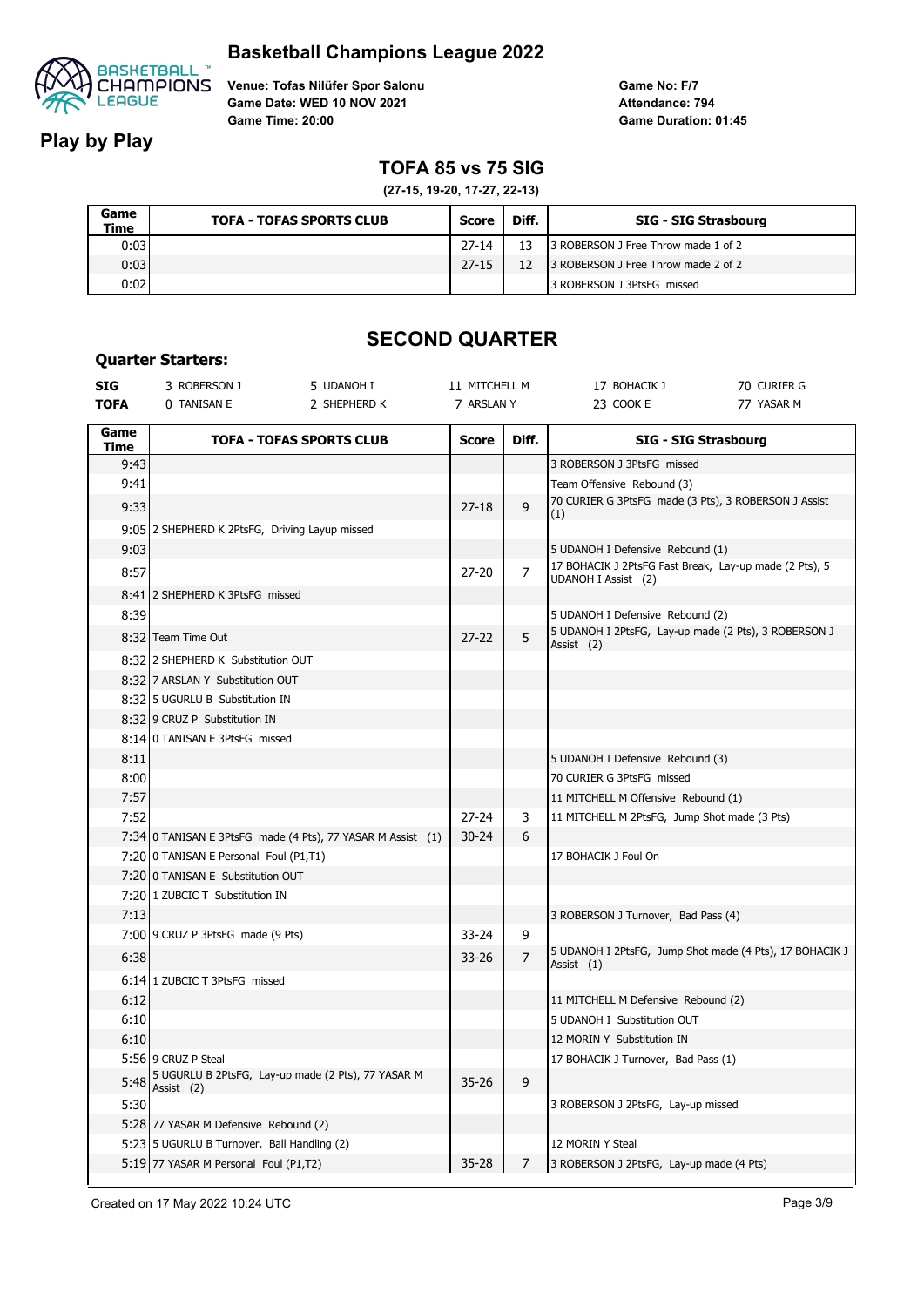

**Venue: Tofas Nilüfer Spor Salonu Game Date: WED 10 NOV 2021 Game Time: 20:00**

**Game No: F/7 Game Duration: 01:45 Attendance: 794**

#### **TOFA 85 vs 75 SIG**

**(27-15, 19-20, 17-27, 22-13)**

| Game<br>Time | <b>TOFA - TOFAS SPORTS CLUB</b>                                              | <b>Score</b> | Diff. | <b>SIG - SIG Strasbourg</b>                            |
|--------------|------------------------------------------------------------------------------|--------------|-------|--------------------------------------------------------|
| 5:19         |                                                                              |              |       | 3 ROBERSON J Foul On                                   |
| 5:19         |                                                                              |              |       | 17 BOHACIK J Substitution OUT                          |
| 5:19         |                                                                              |              |       | 8 CROCKER T Substitution IN                            |
| 5:19         |                                                                              |              |       | 11 MITCHELL M Substitution OUT                         |
| 5:19         |                                                                              |              |       | 4 CAVALIÈRE L Substitution IN                          |
| 5:19         |                                                                              | $35 - 29$    | 6     | 3 ROBERSON J Free Throw made 1 of 1                    |
|              | 5:05 9 CRUZ P Turnover, Bad Pass (1)                                         |              |       | 4 CAVALIÈRE L Steal                                    |
| 4:51         |                                                                              |              |       | 12 MORIN Y 2PtsFG, Jump Shot missed                    |
|              | 4:42 1 ZUBCIC T Defensive Rebound (1)                                        |              |       |                                                        |
|              | 4:40 77 YASAR M 2PtsFG, Jump Shot made (4 Pts)                               | $37 - 29$    | 8     | 12 MORIN Y Personal Foul (P1,T1)                       |
|              | 4:40 77 YASAR M Foul On                                                      |              |       |                                                        |
|              | 4:40 23 COOK E Substitution OUT                                              |              |       |                                                        |
|              | 4:40 7 ARSLAN Y Substitution IN                                              |              |       |                                                        |
|              | 4:40 77 YASAR M Free Throw made 1 of 1                                       | 38-29        | 9     |                                                        |
|              |                                                                              |              |       | 8 CROCKER T 2PtsFG, Jump Shot made (8 Pts), 3 ROBERSON |
| 4:22         |                                                                              | 38-31        | 7     | J Assist (3)                                           |
| 3:57         | 1 ZUBCIC T 2PtsFG, Lay-up made (12 Pts), 5 UGURLU B<br>Assist (4)            | 40-31        | 9     | 4 CAVALIÈRE L Personal Foul (P2,T2)                    |
|              | 3:57 1 ZUBCIC T Foul On                                                      |              |       | 70 CURIER G Substitution OUT                           |
|              | 3:57   1 ZUBCIC T Free Throw made 1 of 1                                     | 41-31        | 10    | 23 MAILLE J Substitution IN                            |
|              | 3:57 9 CRUZ P Substitution OUT                                               |              |       | 4 CAVALIÈRE L Substitution OUT                         |
|              | 3:57 2 SHEPHERD K Substitution IN                                            |              |       | 11 MITCHELL M Substitution IN                          |
| 3:44         |                                                                              |              |       | 8 CROCKER T 2PtsFG, Lay-up missed                      |
|              | 3:41 7 ARSLAN Y Defensive Rebound (2)                                        |              |       |                                                        |
| 3:29         | 1 ZUBCIC T Offensive Foul (P2,T3), 1 ZUBCIC T Turnover<br>(1)                |              |       | 12 MORIN Y Foul On                                     |
|              | 3:29 1 ZUBCIC T Substitution OUT                                             |              |       |                                                        |
|              | 3:29 0 TANISAN E Substitution IN                                             |              |       |                                                        |
|              | 3:18 7 ARSLAN Y Personal Foul (P1,T4)                                        |              |       | 8 CROCKER T Foul On                                    |
| 3:15         |                                                                              |              |       | 8 CROCKER T 2PtsFG, Driving Layup missed               |
| 3:11         |                                                                              |              |       | 12 MORIN Y Offensive Rebound (1)                       |
| 3:11         |                                                                              | $41 - 33$    | 8     | 12 MORIN Y 2PtsFG, Jump Shot made (2 Pts)              |
|              | 2:56 77 YASAR M Turnover, Travel (1)                                         |              |       |                                                        |
|              | 2:55 77 YASAR M Substitution OUT                                             |              |       |                                                        |
|              | 2:55 11 SIMMONS J Substitution IN                                            |              |       |                                                        |
| 2:37         |                                                                              |              |       | 11 MITCHELL M Turnover, Travel (1)                     |
|              | 2:22 11 SIMMONS J 2PtsFG, Jump Shot made (6 Pts), 2<br>SHEPHERD K Assist (1) | 43-33        | 10    |                                                        |
| 2:21         |                                                                              |              |       | Team Time Out                                          |
| 1:56         |                                                                              |              |       | Team Turnover, Shot Clock (1)                          |
| 1:56         |                                                                              |              |       | 3 ROBERSON J Substitution OUT                          |
| 1:56         |                                                                              |              |       | 17 BOHACIK J Substitution IN                           |
|              | 1:38 5 UGURLU B Turnover, Bad Pass (3)                                       |              |       |                                                        |
|              | 1:38 5 UGURLU B Substitution OUT                                             |              |       |                                                        |
|              | 1:38 23 COOK E Substitution IN                                               |              |       |                                                        |
| 1:22         |                                                                              |              |       | 12 MORIN Y Turnover, Travel (2)                        |
|              | 1:10 2 SHEPHERD K 3PtsFG made (5 Pts)                                        | 46-33        | 13    |                                                        |
| 0:55         |                                                                              |              |       | 8 CROCKER T 3PtsFG missed                              |
|              | 0:53 7 ARSLAN Y Defensive Rebound (3)                                        |              |       |                                                        |
|              | 0:44 0 TANISAN E 3PtsFG missed                                               |              |       |                                                        |
| 0:42         |                                                                              |              |       | 12 MORIN Y Defensive Rebound (2)                       |
|              |                                                                              |              |       |                                                        |

# **Play by Play**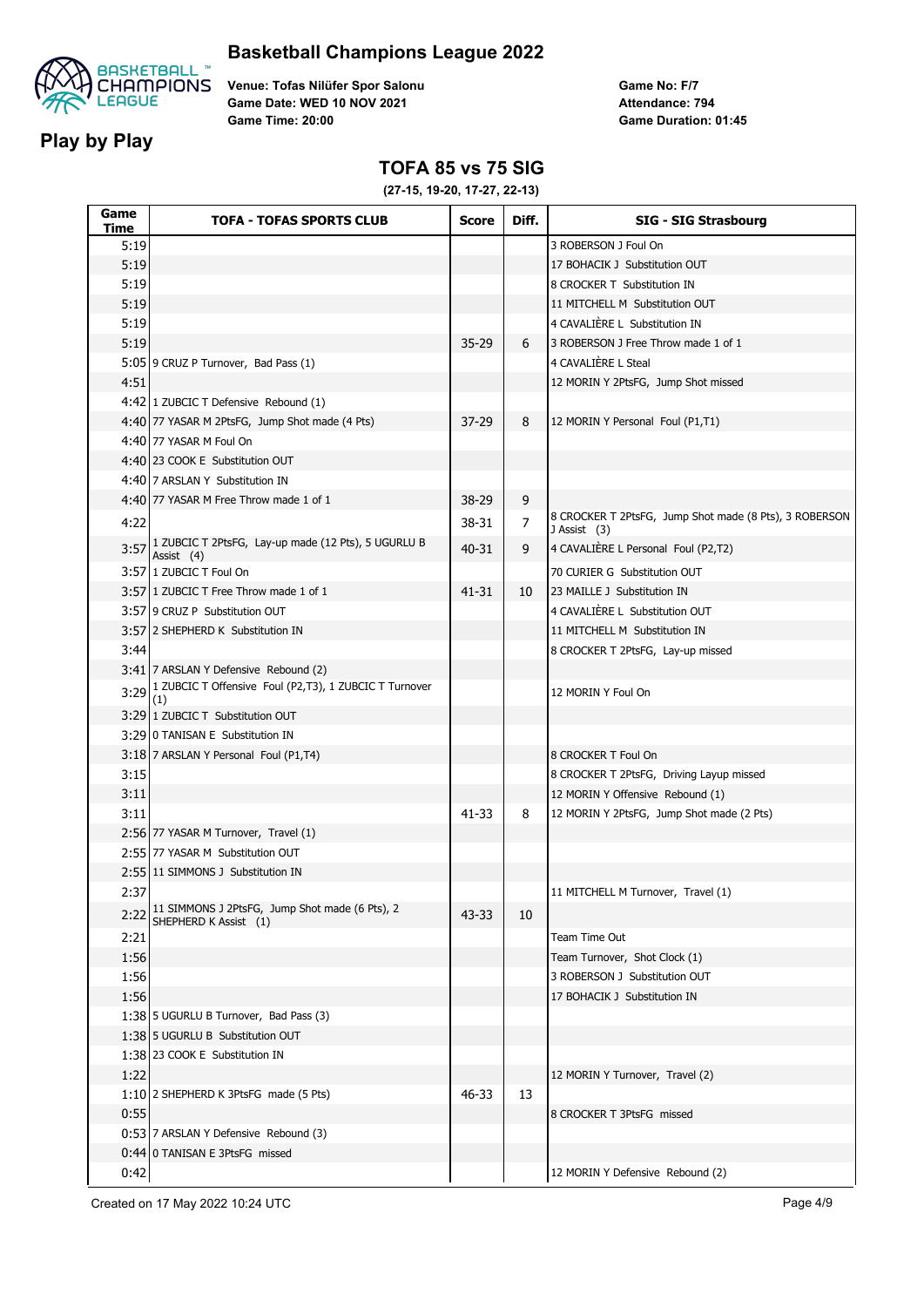

**Play by Play**

**Venue: Tofas Nilüfer Spor Salonu Game Date: WED 10 NOV 2021 Game Time: 20:00**

**Game No: F/7 Game Duration: 01:45 Attendance: 794**

## **TOFA 85 vs 75 SIG**

**(27-15, 19-20, 17-27, 22-13)**

| Game<br>Time | <b>TOFA - TOFAS SPORTS CLUB</b> | Score     | Diff. | <b>SIG - SIG Strasbourg</b>                                              |
|--------------|---------------------------------|-----------|-------|--------------------------------------------------------------------------|
| 0:32         |                                 | $46 - 35$ | 11    | 12 MORIN Y 2PtsFG, Jump Shot made (4 Pts), 17 BOHACIK J<br>Assist<br>(2) |
|              | 0:03 2 SHEPHERD K 3PtsFG missed |           |       |                                                                          |
|              | 0:02 Team Offensive Rebound (1) |           |       |                                                                          |
|              | 0:02 Team Time Out              |           |       |                                                                          |
|              | 0:01 7 ARSLAN Y 3PtsFG missed   |           |       |                                                                          |

# **THIRD QUARTER**

#### **Quarter Starters:**

| <b>SIG</b>  | ROBERSON J      | 4 CAVALIERE L | , CROCKER ⊤ | MORIN Y   | <b>BOHACIK ?</b> |
|-------------|-----------------|---------------|-------------|-----------|------------------|
| <b>TOFA</b> | <b>ZUBCIC T</b> | 5 Ugurlu b    | 9 CRUZ P    | SIMMONS . | 23 COOK E        |

| Game<br>Time | TOFA - TOFAS SPORTS CLUB                                                  | <b>Score</b> | Diff.          | SIG - SIG Strasbourg                                                   |
|--------------|---------------------------------------------------------------------------|--------------|----------------|------------------------------------------------------------------------|
|              | 9:32 5 UGURLU B 2PtsFG, Lay-up missed                                     |              |                |                                                                        |
| 9:29         |                                                                           |              |                | 4 CAVALIÈRE L Defensive Rebound (4)                                    |
| 9:22         |                                                                           | 46-37        | 9              | 12 MORIN Y 2PtsFG, Jump Shot made (6 Pts), 3 ROBERSON J<br>Assist (4)  |
|              | 9:04 1 ZUBCIC T Turnover, Bad Pass (2)                                    |              |                |                                                                        |
|              | 8:46 5 UGURLU B Personal Foul 2 Free Throw awarded (P1,T1)                |              |                | 3 ROBERSON J Foul On                                                   |
| 8:46         | 9 CRUZ P 3PtsFG Fast Break made (12 Pts), 1 ZUBCIC T<br>Assist (1)        |              |                | 3 ROBERSON J Free Throw made 1 of 2                                    |
|              | 8:46 11 SIMMONS J Block (1)                                               |              |                | 3 ROBERSON J Free Throw made 2 of 2                                    |
|              | 8:46 5 UGURLU B Defensive Rebound (1)                                     |              |                | 3 ROBERSON J Free Throw made 1 of 1                                    |
|              | 8:46 Team Coach Technical Foul (P0,T1), Team Turnover (1)                 |              |                | 4 CAVALIÈRE L 2PtsFG, Jump Shot missed                                 |
|              | 8:41 1 ZUBCIC T 3PtsFG missed                                             |              |                |                                                                        |
|              | 8:39 11 SIMMONS J Offensive Rebound (1)                                   |              |                |                                                                        |
|              | 8:30 9 CRUZ P 2PtsFG, Jump Shot missed                                    |              |                |                                                                        |
| 8:28         |                                                                           |              |                | 4 CAVALIERE L Defensive Rebound (5)                                    |
| 8:17         |                                                                           | 49-43        | 6              | 3 ROBERSON J 3PtsFG made (11 Pts)                                      |
| 7:59         | 11 SIMMONS J 2PtsFG, Jump Shot made (8 Pts), 1 ZUBCIC<br>$T$ Assist $(2)$ | $51 - 43$    | 8              |                                                                        |
| 7:44         |                                                                           | 51-46        | 5              | 8 CROCKER T 3PtsFG made (11 Pts), 3 ROBERSON J Assist<br>(5)           |
|              | 7:32 23 COOK E 2PtsFG, Jump Shot made (4 Pts)                             | 53-46        | 7              |                                                                        |
| 6:49         |                                                                           |              |                | 3 ROBERSON J 3PtsFG missed                                             |
|              | 6:47 1 ZUBCIC T Defensive Rebound (2)                                     |              |                |                                                                        |
|              | 6:33 9 CRUZ P Foul On                                                     |              |                | 8 CROCKER T Personal Foul (P2,T1)                                      |
| 6:33         |                                                                           |              |                | 8 CROCKER T Substitution OUT                                           |
| 6:33         |                                                                           |              |                | 12 MORIN Y Substitution OUT                                            |
| 6:33         |                                                                           |              |                | 5 UDANOH I Substitution IN                                             |
| 6:33         |                                                                           |              |                | 9 LANSDOWNE D Substitution IN                                          |
| 6:17         | 11 SIMMONS J 2PtsFG, Alleyoop made (10 Pts), 9 CRUZ P<br>Assist (2)       | 55-46        | 9              |                                                                        |
| 6:09         |                                                                           |              |                | 17 BOHACIK J 3PtsFG missed                                             |
|              | 6:06 1 ZUBCIC T Defensive Rebound (3)                                     |              |                |                                                                        |
| 5:58         | 23 COOK E Offensive Foul (P2,T2), 23 COOK E Turnover<br>(1)               |              |                | 17 BOHACIK J Foul On                                                   |
| 5:58         |                                                                           |              |                | 3 ROBERSON J Substitution OUT                                          |
| 5:58         |                                                                           |              |                | 23 MAILLE J Substitution IN                                            |
| 5:41         |                                                                           | 55-48        | $\overline{7}$ | 4 CAVALIÈRE L 2PtsFG, Jump Shot made (8 Pts), 5 UDANOH<br>I Assist (3) |
|              | 5:27 11 SIMMONS J Foul On                                                 |              |                | 5 UDANOH I Personal Foul (P2,T2)                                       |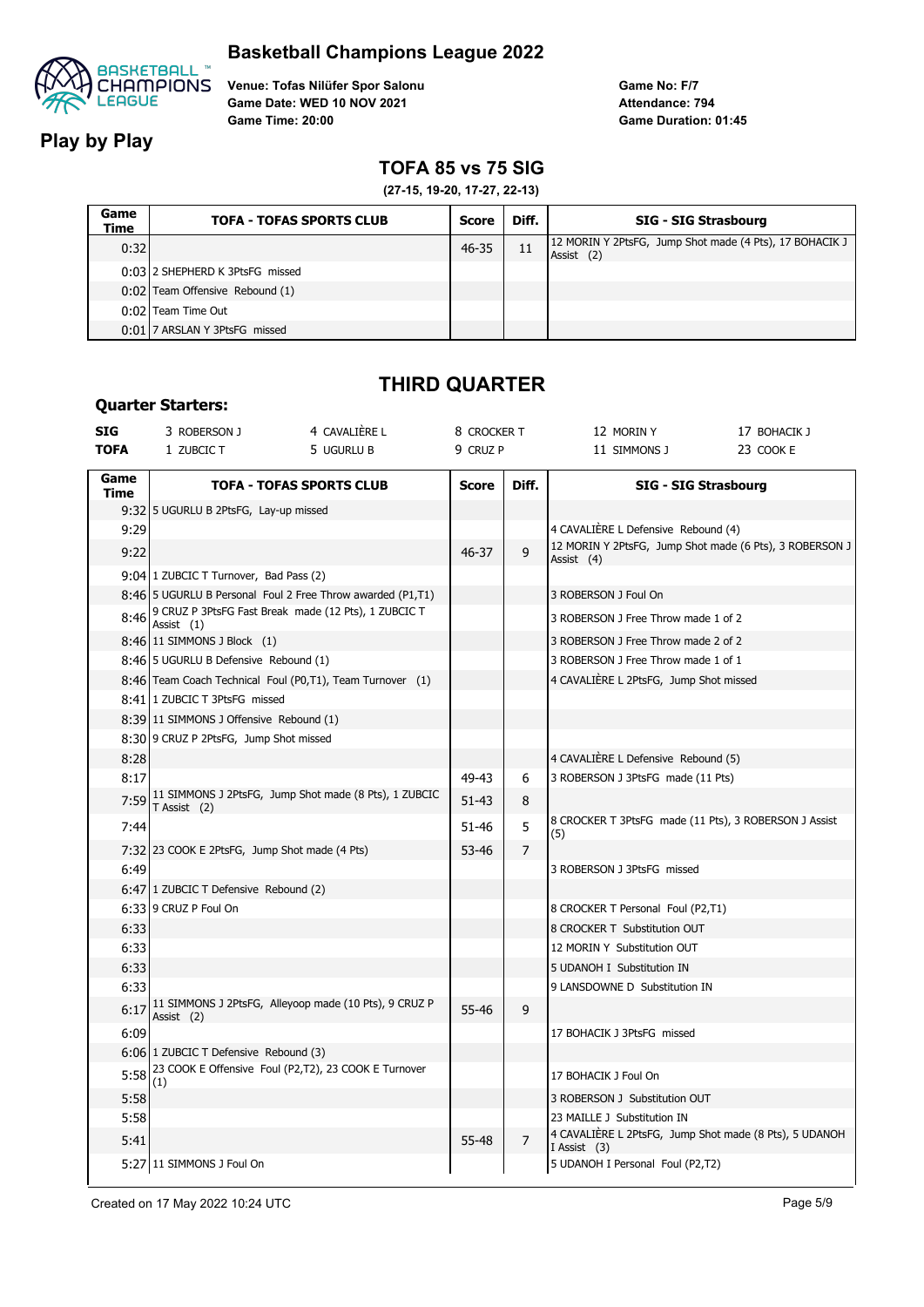

**Play by Play**

**Venue: Tofas Nilüfer Spor Salonu Game Date: WED 10 NOV 2021 Game Time: 20:00**

**Game No: F/7 Game Duration: 01:45 Attendance: 794**

#### **TOFA 85 vs 75 SIG**

**(27-15, 19-20, 17-27, 22-13)**

| Game<br>Time | <b>TOFA - TOFAS SPORTS CLUB</b>                                         | <b>Score</b> | Diff.          | <b>SIG - SIG Strasbourg</b>                              |
|--------------|-------------------------------------------------------------------------|--------------|----------------|----------------------------------------------------------|
|              | 5:27 1 ZUBCIC T Free Throw made 1 of 1                                  | 56-48        | 8              | 5 UDANOH I Technical Foul (P2,T3)                        |
| 5:27         |                                                                         |              |                | 5 UDANOH I Substitution OUT                              |
| 5:27         |                                                                         |              |                | 12 MORIN Y Substitution IN                               |
|              | 5:24 5 UGURLU B 3PtsFG missed                                           |              |                |                                                          |
| 5:22         |                                                                         |              |                | 17 BOHACIK J Defensive Rebound (1)                       |
| 5:14         |                                                                         |              |                | 17 BOHACIK J 2PtsFG, Jump Shot missed                    |
| 5:12         |                                                                         |              |                | 4 CAVALIÈRE L Offensive Rebound (6)                      |
| 5:04         |                                                                         |              |                | 17 BOHACIK J 3PtsFG missed                               |
|              | 5:00 1 ZUBCIC T Defensive Rebound (4)                                   |              |                | 12 MORIN Y Steal                                         |
|              | 5:00 1 ZUBCIC T Turnover, Bad Pass (3)                                  |              |                | 12 MORIN Y Foul On                                       |
|              | 5:00 5 UGURLU B Personal Foul 2 Free Throw awarded (P2,T3)              |              |                | 12 MORIN Y Free Throw made 1 of 2                        |
| 5:00         |                                                                         | 56-50        | 6              | 12 MORIN Y Free Throw made 2 of 2                        |
| 4:50         | 11 SIMMONS J 2PtsFG, Dunk made (12 Pts), 1 ZUBCIC T                     | 58-50        | 8              |                                                          |
|              | Assist (3)                                                              |              |                | 12 MORIN Y 2PtsFG, Jump Shot made (10 Pts), 23 MAILLE J  |
| 4:29         |                                                                         | 58-52        | 6              | Assist $(1)$                                             |
|              | 4:11 5 UGURLU B 3PtsFG missed                                           |              |                |                                                          |
| 4:08         |                                                                         |              |                | 17 BOHACIK J Defensive Rebound (2)                       |
|              | 4:03 5 UGURLU B Steal                                                   |              |                | 12 MORIN Y Turnover, Ball Handling (3)                   |
| 3:51         | 1 ZUBCIC T 2PtsFG, Jump Shot missed, 23 COOK E<br>Offensive Rebound (5) |              |                | 4 CAVALIÈRE L Personal Foul 2 Free Throw awarded (P3,T4) |
|              | 3:51 23 COOK E Foul On                                                  |              |                | 4 CAVALIÈRE L Substitution OUT                           |
|              | 3:51 5 UGURLU B Substitution OUT                                        |              |                | 17 BOHACIK J Substitution OUT                            |
|              | 3:51 2 SHEPHERD K Substitution IN                                       |              |                | 8 CROCKER T Substitution IN                              |
|              | 3:51 23 COOK E Free Throw made 1 of 2                                   | 59-52        | 7              | 11 MITCHELL M Substitution IN                            |
|              | 3:51 23 COOK E Free Throw made 2 of 2                                   | 60-52        | 8              |                                                          |
| 3:39         |                                                                         |              |                | 9 LANSDOWNE D 2PtsFG, Jump Shot missed                   |
| 3:37         |                                                                         |              |                | 8 CROCKER T Offensive Rebound (2)                        |
| 3:35         |                                                                         | 60-55        | 5              | 8 CROCKER T 3PtsFG made (14 Pts)                         |
|              | 3:1219 CRUZ P 3PtsFG missed                                             |              |                |                                                          |
|              | 3:08 1 ZUBCIC T Offensive Rebound (5)                                   |              |                |                                                          |
|              | 3:08 1 ZUBCIC T 2PtsFG, Lay-up missed                                   |              |                |                                                          |
| 3:07         |                                                                         |              |                | 9 LANSDOWNE D Defensive Rebound (1)                      |
|              | 2:54 11 SIMMONS J Substitution OUT                                      |              |                | 23 MAILLE J Turnover, Ball Handling (1)                  |
|              | 2:54 77 YASAR M Substitution IN                                         |              |                |                                                          |
|              | 2:34 2 SHEPHERD K 2PtsFG, Jump Shot missed                              |              |                | 12 MORIN Y Block (1)                                     |
|              | 2:30 9 CRUZ P Personal Foul (P3,T4)                                     |              |                | 9 LANSDOWNE D Defensive Rebound (2)                      |
| 2:30         |                                                                         |              |                | 8 CROCKER T Foul On                                      |
| 2:22         |                                                                         | 60-58        | $\overline{2}$ | 8 CROCKER T 3PtsFG made (17 Pts)                         |
|              | 2:20 Team Time Out                                                      |              |                |                                                          |
|              | 2:20 9 CRUZ P Substitution OUT                                          | 60-58        | $\overline{2}$ |                                                          |
|              | 2:20 7 ARSLAN Y Substitution IN                                         |              |                |                                                          |
|              | 1:56 2 SHEPHERD K 3PtsFG missed                                         |              |                |                                                          |
|              | 1:54 1 ZUBCIC T Substitution OUT                                        |              |                | Team Defensive Rebound (4)                               |
|              | 1:54 0 TANISAN E Substitution IN                                        |              |                |                                                          |
| 1:38         |                                                                         | 60-60        | 0              | 8 CROCKER T 2PtsFG, Jump Shot made (19 Pts)              |
|              | 1:10 23 COOK E Foul On                                                  |              |                | 8 CROCKER T Personal Foul 2 Free Throw awarded (P3,T5)   |
|              | 1:10 23 COOK E Free Throw made 1 of 2, 77 YASAR M Assist (3)            | 61-60        | $\mathbf{1}$   | 11 MITCHELL M Defensive Rebound (3)                      |
|              | 1:10 23 COOK E Free Throw missed 2 of 2                                 |              |                |                                                          |
| 0:58         |                                                                         |              |                | 12 MORIN Y 2PtsFG, Jump Shot missed                      |
|              |                                                                         |              |                |                                                          |

Created on 17 May 2022 10:24 UTC **Page 6/9**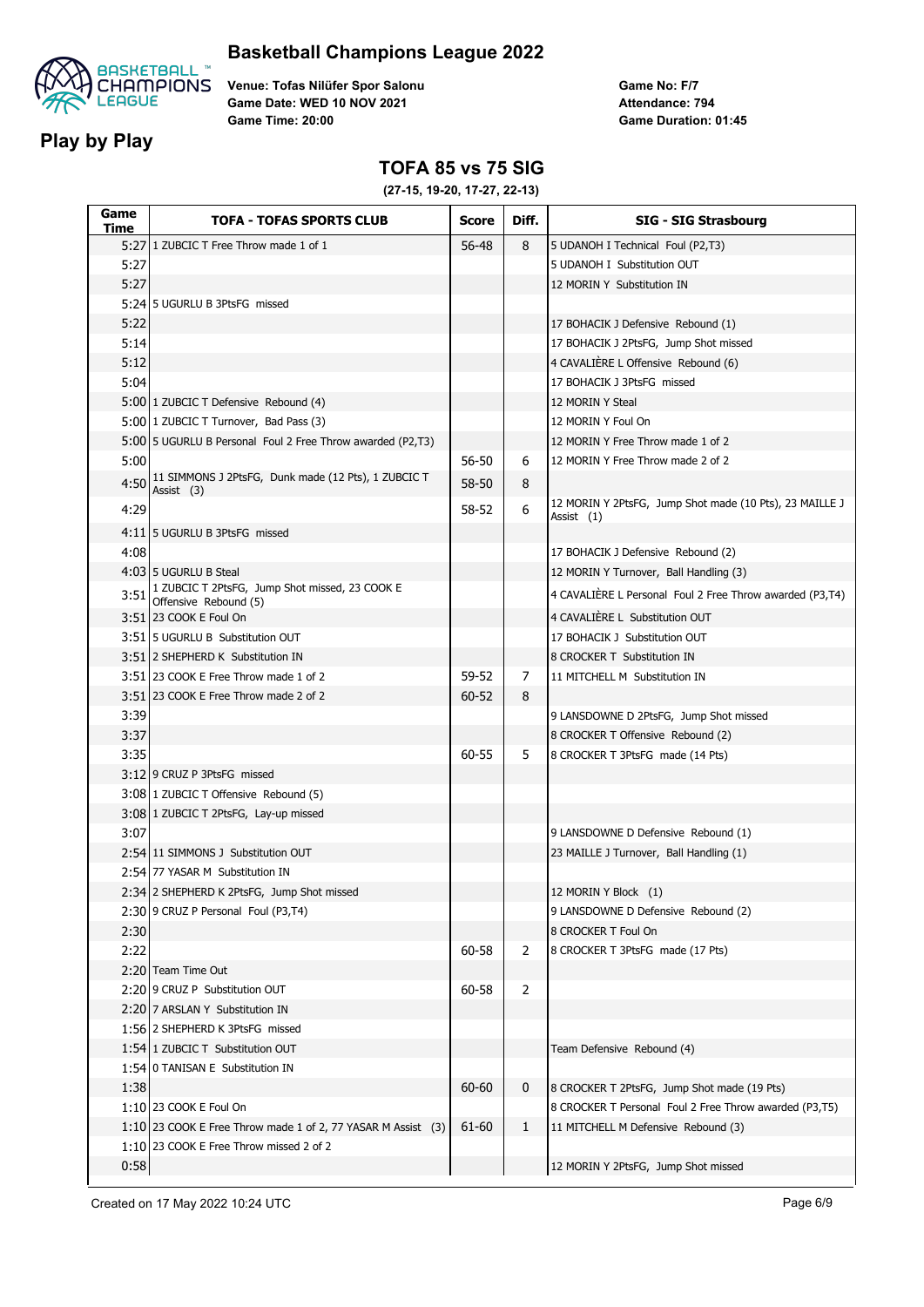

**Play by Play**

**Venue: Tofas Nilüfer Spor Salonu Game Date: WED 10 NOV 2021 Game Time: 20:00**

**Game No: F/7 Game Duration: 01:45 Attendance: 794**

## **TOFA 85 vs 75 SIG**

**(27-15, 19-20, 17-27, 22-13)**

| Game<br>Time | <b>TOFA - TOFAS SPORTS CLUB</b>                | Score | Diff. | <b>SIG - SIG Strasbourg</b>                                      |
|--------------|------------------------------------------------|-------|-------|------------------------------------------------------------------|
|              | 0:55 77 YASAR M Defensive Rebound (3)          |       |       |                                                                  |
|              | 0:34 7 ARSLAN Y 2PtsFG, Jump Shot made (2 Pts) | 63-60 | 3     |                                                                  |
| 0:13         |                                                |       |       | 23 MAILLE J 2PtsFG, Lay-up missed                                |
| 0:10         |                                                |       |       | 8 CROCKER T Offensive Rebound (3)                                |
| 0:09         |                                                |       |       | 8 CROCKER T 2PtsFG, Jump Shot missed                             |
| 0:07         |                                                |       |       | 8 CROCKER T Offensive Rebound (4)                                |
| 0:05         |                                                | 63-62 |       | 12 MORIN Y 2PtsFG, Dunk made (12 Pts), 8 CROCKER T<br>Assist (1) |

# **FOURTH QUARTER**

#### **Quarter Starters:**

| Game        |            |             |              |                |             |
|-------------|------------|-------------|--------------|----------------|-------------|
| <b>TOFA</b> | TANISAN E  | Shepherd K  | 5 UGURLU B   | <b>ARSLANY</b> | YASAR M     |
| <b>SIG</b>  | ROBERSON J | LANSDOWNE D | . Mitchell M | 12 Morin y     | 23 MAILLE J |

| Game<br>Time | <b>TOFA - TOFAS SPORTS CLUB</b>                                     | <b>Score</b> | Diff. | <b>SIG - SIG Strasbourg</b>                                  |
|--------------|---------------------------------------------------------------------|--------------|-------|--------------------------------------------------------------|
|              | 9:51 0 TANISAN E Personal Foul (P2,T1)                              |              |       | 23 MAILLE J Foul On                                          |
| 9:47         |                                                                     |              |       | 11 MITCHELL M 2PtsFG, Lay-up missed                          |
|              | 9:44 77 YASAR M Defensive Rebound (4)                               |              |       |                                                              |
|              | 9:25 7 ARSLAN Y 3PtsFG missed                                       |              |       |                                                              |
| 9:23         |                                                                     |              |       | 23 MAILLE J Defensive Rebound (2)                            |
|              | 9:20 7 ARSLAN Y Personal Foul (P2,T2)                               |              |       | 11 MITCHELL M Foul On                                        |
| 9:10         |                                                                     |              |       | 12 MORIN Y 2PtsFG, Jump Shot missed                          |
|              | 9:08 0 TANISAN E Defensive Rebound (3)                              |              |       |                                                              |
|              | 8:55 2 SHEPHERD K 3PtsFG missed                                     |              |       |                                                              |
| 8:50         |                                                                     |              |       | 23 MAILLE J Defensive Rebound (3)                            |
|              | 8:49 5 UGURLU B Steal                                               |              |       | 23 MAILLE J Turnover, Ball Handling (2)                      |
|              | 8:34 2 SHEPHERD K Foul On                                           |              |       | 9 LANSDOWNE D Personal Foul 3 Free Throw awarded<br>(P3, T1) |
| 8:34         |                                                                     |              |       | 8 CROCKER T Substitution IN                                  |
|              | 8:34 2 SHEPHERD K Free Throw made 1 of 3, 0 TANISAN E Assist<br>(1) | 64-62        | 2     | 9 LANSDOWNE D Substitution OUT                               |
|              | 8:34 2 SHEPHERD K Free Throw made 2 of 3                            | 65-62        | 3     | 23 MAILLE J Substitution OUT                                 |
|              | 8:34 2 SHEPHERD K Free Throw made 3 of 3                            | 66-62        | 4     | 5 UDANOH I Substitution IN                                   |
| 8:34         |                                                                     |              |       | 12 MORIN Y Substitution OUT                                  |
| 8:34         |                                                                     |              |       | 9 LANSDOWNE D Substitution IN                                |
|              | 8:15 77 YASAR M Personal Foul (P2,T3)                               |              |       | 5 UDANOH I Foul On                                           |
| 8:10         |                                                                     |              |       | 11 MITCHELL M Turnover, Travel (2)                           |
|              | 7:48 5 UGURLU B 2PtsFG, Driving Layup made (4 Pts)                  | 68-62        | 6     |                                                              |
|              | 7:37 77 YASAR M Personal Foul (P3,T4)                               |              |       | 5 UDANOH I Foul On                                           |
| 7:37         |                                                                     |              |       | 11 MITCHELL M Substitution OUT                               |
| 7:37         |                                                                     |              |       | 12 MORIN Y Substitution IN                                   |
| 7:29         |                                                                     | 68-65        | 3     | 8 CROCKER T 3PtsFG made (22 Pts), 3 ROBERSON J Assist<br>(6) |
|              | 7:07 77 YASAR M 2PtsFG, Jump Shot made (7 Pts)                      | $70 - 65$    | 5     |                                                              |
| 6:50         |                                                                     |              |       | 12 MORIN Y Turnover, Bad Pass (4)                            |
| 6:50         |                                                                     |              |       | 9 LANSDOWNE D Substitution OUT                               |
| 6:50         |                                                                     |              |       | 17 BOHACIK J Substitution IN                                 |
|              | 6:30 5 UGURLU B 2PtsFG, Lay-up missed                               |              |       |                                                              |
|              | 6:27 2 SHEPHERD K Offensive Rebound (1)                             |              |       |                                                              |

 $\overline{\phantom{a}}$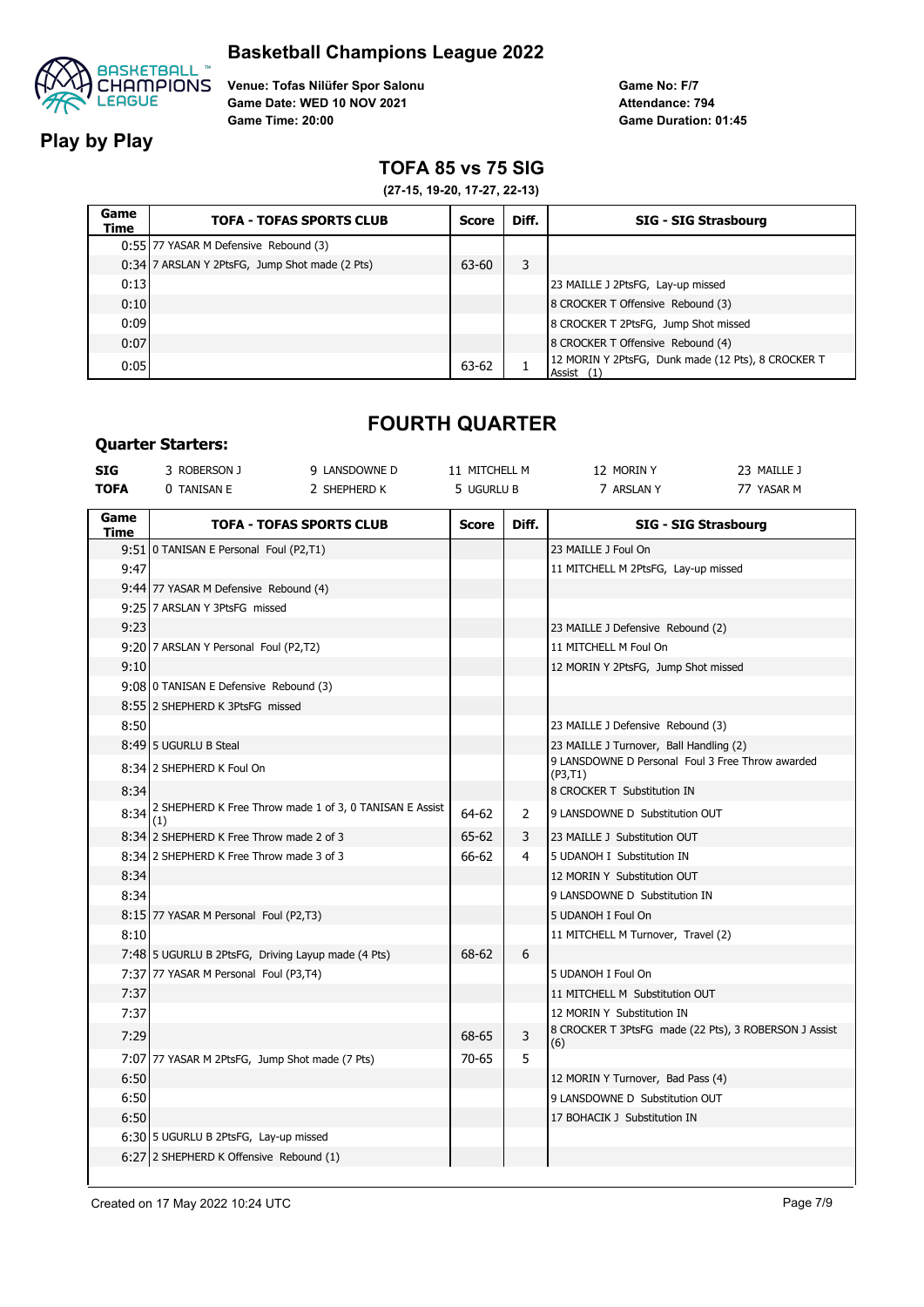

**Play by Play**

**Venue: Tofas Nilüfer Spor Salonu Game Date: WED 10 NOV 2021 Game Time: 20:00**

**Game No: F/7 Game Duration: 01:45 Attendance: 794**

#### **TOFA 85 vs 75 SIG**

**(27-15, 19-20, 17-27, 22-13)**

| Game<br>Time | <b>TOFA - TOFAS SPORTS CLUB</b>                                               | <b>Score</b> | Diff.          | <b>SIG - SIG Strasbourg</b>                                        |
|--------------|-------------------------------------------------------------------------------|--------------|----------------|--------------------------------------------------------------------|
|              | 6:24 77 YASAR M Foul On                                                       |              |                | 8 CROCKER T Personal Foul (P4,T2)                                  |
|              | 6:24 2 SHEPHERD K Substitution OUT                                            |              |                | 8 CROCKER T Substitution OUT                                       |
|              | 6:24 9 CRUZ P Substitution IN                                                 |              |                | 9 LANSDOWNE D Substitution IN                                      |
|              | 6:17 5 UGURLU B 2PtsFG, Driving Layup made (6 Pts)                            | $72 - 65$    | $\overline{7}$ |                                                                    |
|              | 6:07 77 YASAR M Personal Foul 2 Free Throw awarded (P4,T5)                    |              |                | 3 ROBERSON J Foul On                                               |
|              | 6:07 77 YASAR M Substitution OUT                                              |              |                | 5 UDANOH I Substitution OUT                                        |
|              | 6:07 11 SIMMONS J Substitution IN                                             |              |                | 4 CAVALIÈRE L Substitution IN                                      |
| 6:07         |                                                                               | 72-66        | 6              | 3 ROBERSON J Free Throw made 1 of 2                                |
| 6:07         |                                                                               | $72 - 67$    | 5              | 3 ROBERSON J Free Throw made 2 of 2                                |
|              | 5:45 5 UGURLU B 2PtsFG, Driving Layup made (8 Pts)                            | 74-67        | $\overline{7}$ |                                                                    |
| 5:22         |                                                                               |              |                | 12 MORIN Y 2PtsFG, Jump Shot missed                                |
|              | 5:20 0 TANISAN E Defensive Rebound (4)                                        |              |                |                                                                    |
|              | 5:03 11 SIMMONS J Foul On                                                     |              |                | 3 ROBERSON J Personal Foul 2 Free Throw awarded (P2,T3)            |
|              | 5:03 11 SIMMONS J Free Throw made 1 of 2, 5 UGURLU B Assist<br>(5)            | $75-67$      | 8              | 3 ROBERSON J Substitution OUT                                      |
|              | 5:03 11 SIMMONS J Free Throw missed 2 of 2                                    |              |                | 23 MAILLE J Substitution IN                                        |
| 5:03         |                                                                               |              |                | 12 MORIN Y Defensive Rebound (3)                                   |
| 4:44         |                                                                               |              |                | 12 MORIN Y 2PtsFG, Lay-up missed                                   |
| 4:41         |                                                                               |              |                | 4 CAVALIÈRE L Offensive Rebound (7)                                |
| 4:38         |                                                                               |              |                | 17 BOHACIK J 3PtsFG missed                                         |
|              | 4:35 Team Defensive Rebound (2)                                               |              |                |                                                                    |
| 4:34         |                                                                               |              |                | 12 MORIN Y Substitution OUT                                        |
| 4:34         |                                                                               |              |                | 5 UDANOH I Substitution IN                                         |
|              | 4:30 5 UGURLU B Foul On                                                       |              |                | 23 MAILLE J Personal Foul (P1,T4)                                  |
|              | 4:09 5 UGURLU B 2PtsFG, Pullup Jump Shot made (10 Pts)                        | 77-67        | 10             |                                                                    |
| 4:07         |                                                                               |              |                | Team Time Out                                                      |
| 4:07         |                                                                               |              |                | 9 LANSDOWNE D Substitution OUT                                     |
| 4:07         |                                                                               |              |                | 23 MAILLE J Substitution OUT                                       |
| 4:07         |                                                                               |              |                | 3 ROBERSON J Substitution IN                                       |
| 4:07         |                                                                               |              |                | 8 CROCKER T Substitution IN                                        |
| 3:44         |                                                                               |              |                | 3 ROBERSON J 3PtsFG missed                                         |
|              | 3:42 0 TANISAN E Defensive Rebound (5)                                        |              |                |                                                                    |
| 3:38         |                                                                               |              |                | 4 CAVALIÈRE L Substitution OUT                                     |
| 3:38         |                                                                               |              |                | 11 MITCHELL M Substitution IN                                      |
|              | $3:19$ 11 SIMMONS J 2PtsFG, Jump Shot made (15 Pts), 5<br>UGURLU B Assist (6) | 79-67        | 12             |                                                                    |
|              | 3:02 0 TANISAN E Personal Foul 2 Free Throw awarded (P3,T6)                   |              |                | 5 UDANOH I Foul On                                                 |
| 3:02         |                                                                               | 79-68        | 11             | 5 UDANOH I Free Throw made 1 of 2, 8 CROCKER T Assist<br>(2)       |
| 3:02         |                                                                               | 79-69        | 10             | 5 UDANOH I Free Throw made 2 of 2                                  |
|              | 2:42 7 ARSLAN Y 3PtsFG made (5 Pts), 5 UGURLU B Assist (7)                    | 82-69        | 13             |                                                                    |
| 2:41         |                                                                               |              |                | Team Time Out                                                      |
| 2:19         |                                                                               | 82-71        | 11             | 17 BOHACIK J 2PtsFG, Lay-up made (4 Pts), 5 UDANOH I<br>Assist (4) |
|              | 1:56 7 ARSLAN Y 3PtsFG made (8 Pts), 9 CRUZ P Assist (3)                      | 85-71        | 14             |                                                                    |
| 1:43         |                                                                               |              |                | 8 CROCKER T 3PtsFG missed                                          |
|              | 1:40 11 SIMMONS J Defensive Rebound (2)                                       |              |                |                                                                    |
|              | 1:26 9 CRUZ P 3PtsFG missed                                                   |              |                |                                                                    |
| 1:24         |                                                                               |              |                | 17 BOHACIK J Defensive Rebound (3)                                 |
| 1:10         |                                                                               | 85-73        | 12             | 3 ROBERSON J 2PtsFG, Driving Layup made (15 Pts)                   |
|              | 0:48 7 ARSLAN Y Turnover, Ball Handling (1)                                   |              |                | 8 CROCKER T Steal                                                  |

Created on 17 May 2022 10:24 UTC **Page 8/9**